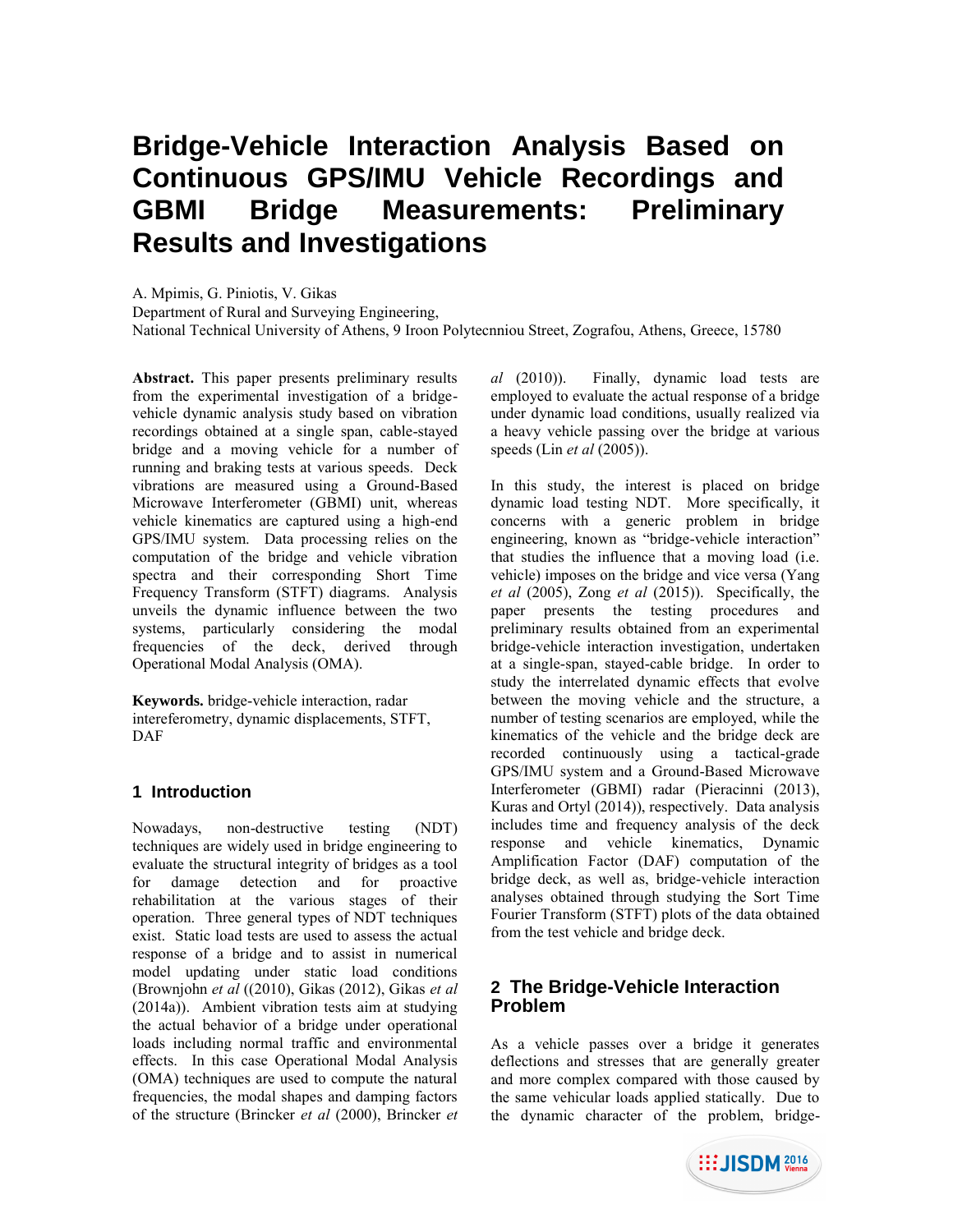vehicle interaction is a rather complicated matter, the solution of which is primarily governed by three factors; namely, the bridge dynamic characteristics (i.e. geometry, dimensions, mass, stiffness, etc.), the vehicle dynamic characteristics (i.e. number of axles, axle load and spacing, suspension, mass, speed, etc.) and their interrelation realized through their respective masses ratio and their matching frequencies *(Yang et al* (2005), Zong *et al* (2015)). Therefore, at a design stage and during the lifetime of a bridge, experimental investigation would help to reveal its actual dynamic properties and assist in the diagnosis of fault indications at an early stage.

While great advances have been made in the analytical modeling of the bridge-vehicle interaction problem since long time ago (Yang *et al*  (2005)), in recent years, experimental testing has attracted the attention of many researchers thanks to the improvements in wireless sensor technologies and big data handling computational tools (Kim *et al* (2012), Yi *et al* (2014)). However, despite the great progress in the field, the solution to the problem is still not mature and further research is required in order to integrate the efforts undertaken through the analytical and experimental approaches.

#### **3 Test Bridge Details, Dynamic Testing Scenarios and Instrumentation**

The bridge under investigation is a single-span, cable-stayed composite roadway bridge 55.5 m long and variable width ranging between 13.4 m and 18.5 m. It features two  $\Lambda$ -shaped pylons, 18.5 m tall, situated on the one side of the deck. The deck is suspended by six cables (three from each deck side) from two pylons, as shown in Figure 1.

Dynamic loading was undertaken using a three-axle truck with a gross mass of 30 tons and maximum wheel base of 4.65 m. The monitoring system consists of a ground-based microwave interferometer (IBIS-S, IDS SpA) used to record the dynamic settlements at the one side of the deck. More specifically, the vibrations occurred at the deck locations realized by the three cable anchor points were recorded at a sampling frequency of 60 Hz.

Also, in order to obtain the complete track history of the test vehicle kinematics, a geodetic-grade accuracy GPS/IMU system (SPAN, NovAtel) was

operated on the vehicle during tests, at a sampling frequency of 200 Hz.



**Fig 1.** Bridge under test.

 The IMU (Inertial Measurement Unit) was fixed on the truck chassis, whereas the GPS antenna was placed over the top of the truck to ensure good satellite availability (Figure 2). The excitation of the bridge was realized through a number of dynamic scenarios that include crossing the bridge at constant speeds, abrupt braking, passing through obstacles and stimulating a mechanical beat via freefalling of the rear part of the truck using a wooden beam.



**Fig. 2** Test vehicle with the GPS/IMU unit and GPS antenna fixed on it.

#### **4. Data Processing and Analysis Steps**

Processing of the raw data has undergone through a complete series of computational steps that are not fully realized in this study. In summary, GBMI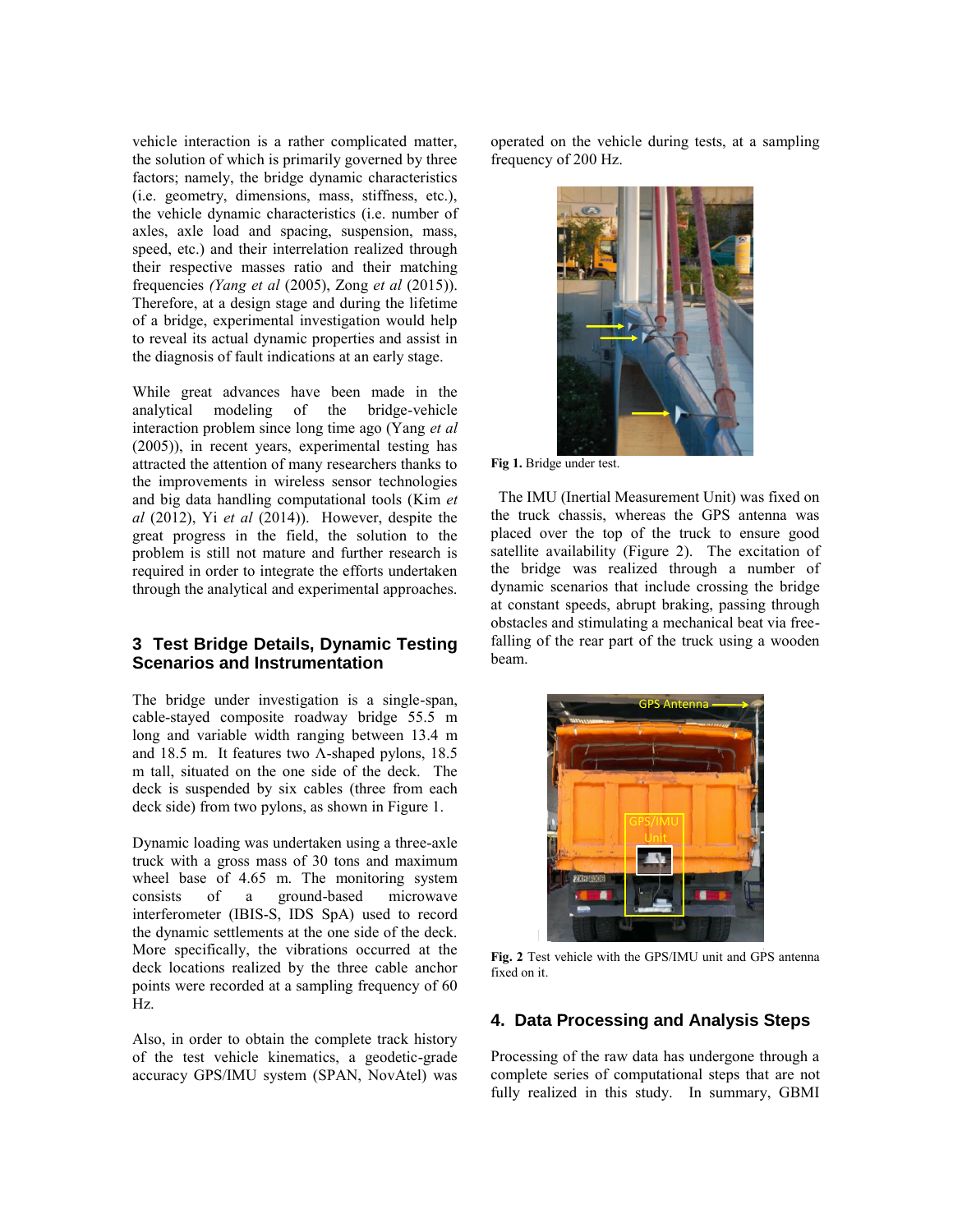dynamic displacements were processed at the frequency domain to produce the Power Spectral Density (PSD) estimates of the bridge deck at the three target locations. This was followed by an STFT (Short Time Fourier Transform) analysis employed to reveal the evolution in the deck frequency content as the signal varies with time (Hoa *et al* (2010)).

The vehicle GPS/IMU measurements were initially processed through a Kalman filtering algorithm to compute the filtered track trajectory and kinematics for the complete test sequence. Then, in a similar manner to bridge data analysis, the vertical acceleration component was processed at the frequency domain to produce the truck PSD and STFT analyses.

Therefore, based on the STFT plots for the bridge deck and those derived for the test vehicle, a preliminary bridge-vehicle interaction analysis was performed that revealed the mechanism with which the dominant frequencies of the bridge deck spectra run through the moving vehicle and vice versa. The arguments of our analysis were reinforced further using knowledge of the deck modal frequencies, identified in previous analysis undertaken by the authors (Gikas *et al* (2014b), Gikas *et al* (2014c)). More specifically, full attention was paid on investigations concerning the first modal frequency of the deck, as it is the most critical one and characterizes the performance of the structure. Finally, data analysis involved the DAF computation of the bridge deck. DAF is the ratio of the maximum deck dynamic settlement to the maximum static settlement induced using a load of the same size at the same position. In effect, DAF characterizes the excessive response of a deck imposed by a dynamic load compared to its corresponding static load, and therefore, is considered critical in bridge-vehicle interaction analysis.

#### **5. Preliminary Results and Discussion**

This paper discusses the preliminary results obtained for two types of dynamic tests; namely, vehicle running and vehicle abrupt braking tests. Figure 3 shows the timeseries of the dynamic displacements obtained at the three GBMI targets placed by the short, middle and long cables on the deck, during the time it has taken the vehicle to run through the bridge at a constant speed of 20km/h (Fig. 3, left) and during an abrupt brake event that took place at about 2/3 of the bridge deck length (Fig. 3, right). A number of points is directly evident from these plots. The first thing to note regarding the vehicle run test is the substantially larger displacements observed at the GBMI target placed by the long cable, compared to those recorded at the target locations placed by the short and middle ones. As expected, this observation confirms the decreasing influence of the pylon on the deck response as the truck moves away from it. Moreover, the high resolution in the GBMI measurements reveals clearly the time lag observed between the maximum displacement values for adjacent GBMI targets. This phenomenon shows up clearly in the inset plot of Figure 3, and verifies the fact that maximum settlement value is anticipated for the time instant the moving vehicle is passing by the target locations.



**Fig. 3** Dynamic displacements observed using the GBMI unit at the bridge deck realized at three locations, by the short (top), middle (middle) and long (bottom) cable anchor points.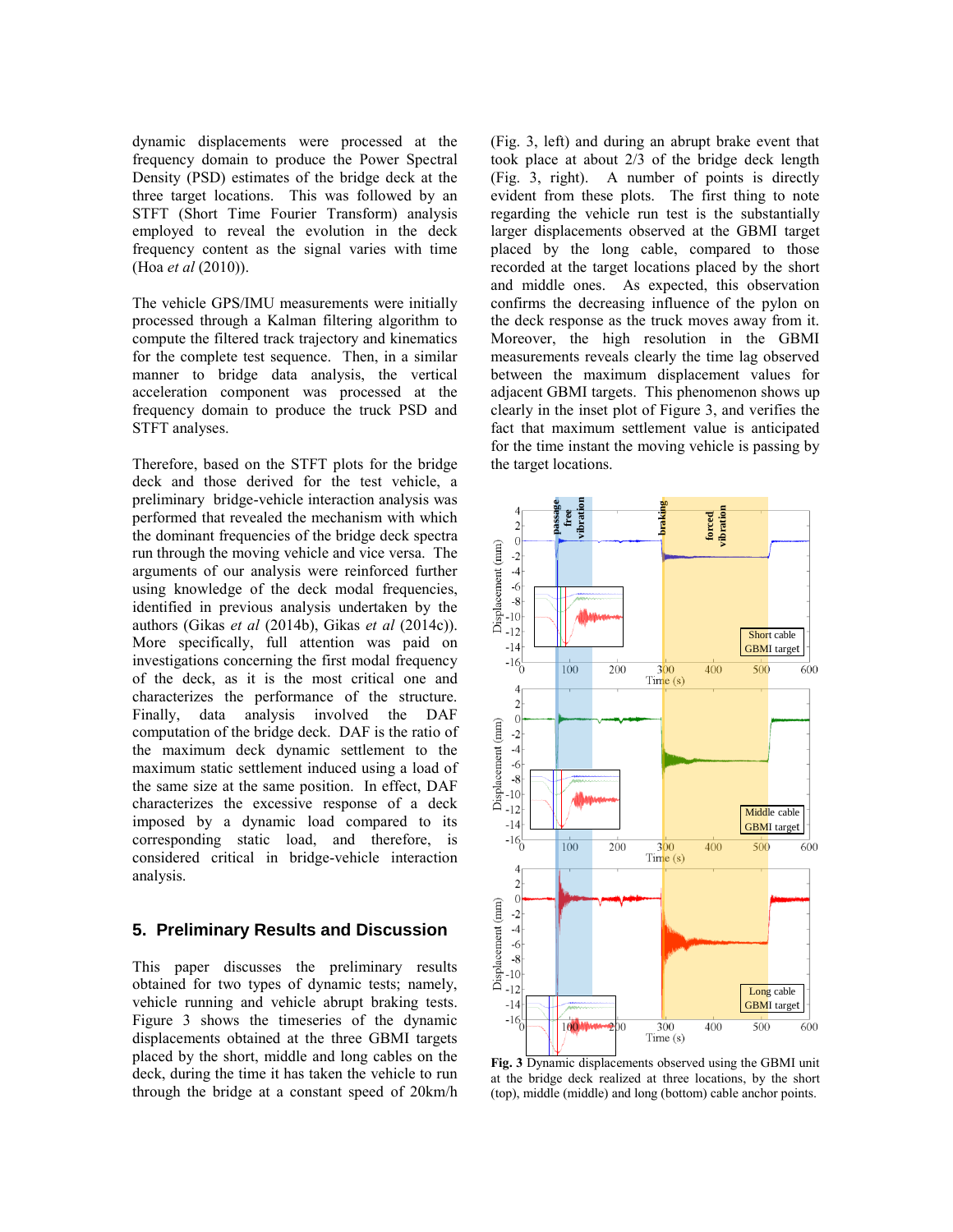Furthermore, the sequence in the appearance of the maximum displacements indicates the truck passing direction as it moves from the short towards the long cable. Cross-comparisons of the dynamic displacement patterns observed between the running and braking events shows a shorter duration effect in the latter case. In fact, this is due to the shorter lasting time of the braking event compared to the time required to complete the running test. On the contrary, the vibration of the bridge deck that follows the braking event has a substantially greater duration compared to the one that follows the truck passing test.



**Fig. 4** DAF values computed at the three GBMI targets for two passes of the test vehicle, at travel speeds of 20 km/h and 30 km/h. (GBMI targets shown in triangles).

Figure 4 shows the DAF values computed at the GBMI target locations for the truck passing over the bridge at a constant speed of 20 km/h and 30 km/h. From this plot is apparent that the DAF curves exhibit a similar pattern suggesting consistency in the computations. Examination of Figure 4 in more detail reveals a much higher DAF value for the deck location close by the short cable, compared to the DAF values obtained for the deck locations by middle and long cable anchor points. As expected, this phenomenon reveals the high resistance of the bridge deck to static loadings applied in the short cable area. In contrast, in the area beyond the middle of the deck, the size of the maximum static and dynamic displacements become of a similar size (i.e. the DAF value gets close to unity), as the counteracting influence of the pylon to static loads decreases.

Finally, Figure 5 shows the STFT plots produced for the vibrations of the moving vehicle (top) and the bridge deck location that is realized by the long cable anchor point (bottom), for the vehicle run and sudden braking events shown in Figure 3.

It is known that by the time a heavy vehicle leaves a bridge, the structure experiences a free vibration, and hence, the dominant frequencies observed should correspond to the natural frequencies of the structure. As a result, examination of the STFT plot obtained for the bridge deck indicates that by the time the truck pops out the bridge  $(-80s)$ , the deck exhibits an excitation response at 1.22 Hz. Interestingly, this peak value coincides with the first modal frequency of the deck identified in previous work undertaken by the authors (Piniotis et al, (2016)). Then, the response frequency at 1.22 Hz remains constant for the time period for which the excitation level is high, and thereinafter it fluctuates around this value until the excitation phenomenon fades out. Moreover, examination of the STFT analysis for the test vehicle reveals the frequency value associated with the truck engine idling at 9.35 Hz. In fact, this finding becomes evident through studying the vehicle frequency content derived for the time interval after the truck has left the bridge and stopped  $(-140s)$ , waiting stationary until the braking test started  $(-270s)$ . Then, immediately after the truck brakes  $(\sim 290s)$  the bridge deck exhibits a forced vibration as the truck remains stationary on the deck. As expected, the peak frequency at 1.22 Hz decreases to 1.19 Hz, due to the stationary truck mass applied on the deck. Notably, as a result of the much stronger excitation induced during the brake event, this frequency value (1.19 Hz) lasts for a longer time period (i.e., from  $\sim$ 295 s to  $\sim$  470s) compared with the one associated with the truck passage test (i.e., from ~80s to  $\sim$ 140s). Interestingly, the frequency value at 1.19 Hz can also be clearly seen in the STFT plot of the truck data for the time span (i.e. from  $\sim$ 305s to  $\sim$ 470s) the truck remains stationary on the bridge deck. Obviously, for the same time period the truck engine idling frequency observed at 9.35 Hz is evident in the STFT plot of the truck data, since the truck engine remained in idle operation.

Notably, in the foregoing discussion, and in order to clearly show up the driving frequency underlying the maneuvering events in question, a programming software was developed to detect and depict (blue and red line in Fig. 3) the frequency value in the STFT data with maximum magnitude. Particularly,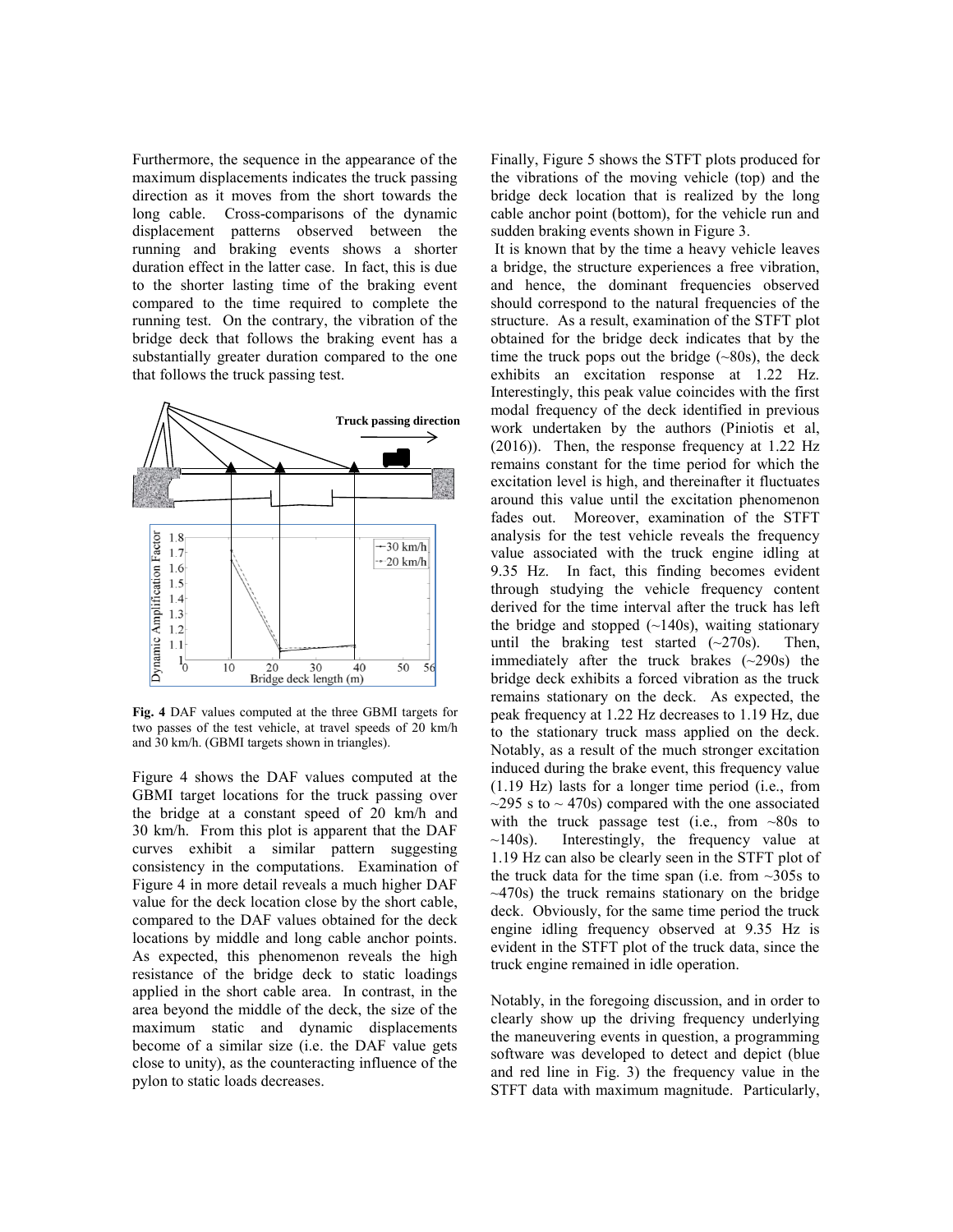this task was undertaken in the data range of the first modal frequency of the deck (1.22 Hz) and in the frequency band of the truck engine idling (9.35 Hz).

## **6. Concluding Remarks**

This paper presented preliminary results from the experimental investigation of a bridge-vehicle interaction study, based on contemporary sensor data recordings. The high quality, high sampling rate vibration measurements and the good data synchronization allowed to detect and identify the frequency effects imposed from the running vehicle on the deck bridge and vice versa. More specifically, analysis has identified the dominant frequencies of the deck and realized the effects that the stationary load (i.e. vehicle) imposes on the deck first modal frequency. Also, the dominant frequency was identified in the truck spectra and STFT plots during the tests.



**Fig. 5** STFT plots obtained for the vertical acceleration of the vehicle (top) and dynamic settlement at the GBMI target at the deck by the long cable anchor point (bottom). The left part of the plot refers to a single passage of the vehicle at 20 km/h, whereas the right part shows an abrupt braking event.

#### **Acknowledgements**

Acknowledgements are due to the structural engineer P. Karydakis, for the discussions on data interpretation issues and to F. Papadimitriou and A. Panagakis Traffic & Maintenance Manager and Head of Road Maintenance of Attikes Diadromes S.A., for their cooperation during the field measurements.

#### **References**

- Brincker, R., Zhang, L. and Andersen, P. (2000). Output-only Modal Analysis by Frequency Domain Decomposition, In: Proc. of ISMA25, Vol.2, pp.717-723.
- Brincker, R., Kirkegaard, P.H. (2010). Special issue on Operational Modal Analysis, In: Mechanical Systems and Signal Processing 24, pp.1209-1212.